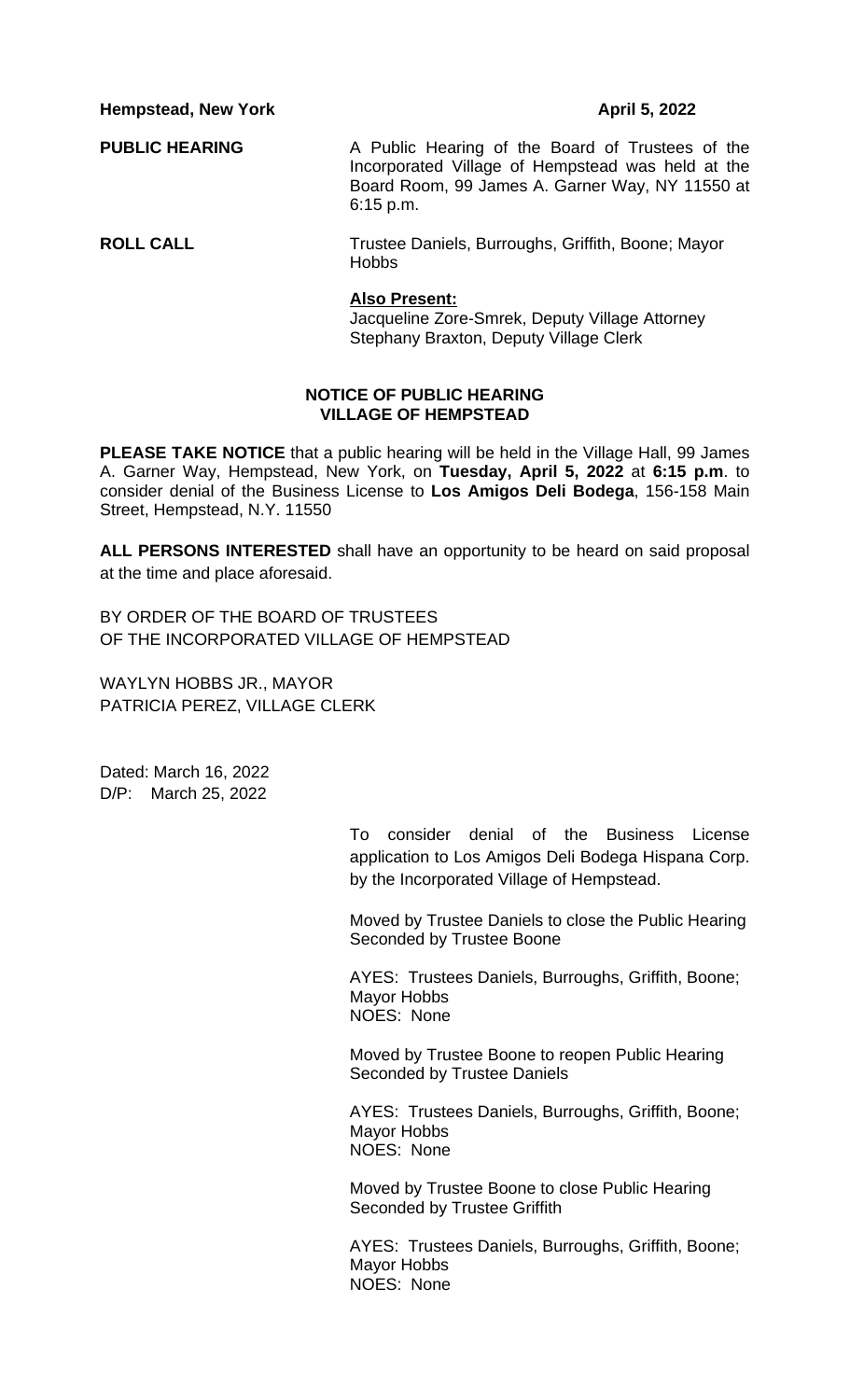**Hempstead, New York April 5, 2022** 

**REGULAR MEETING** A Regular Meeting of the Board of Trustees of the Incorporated Village of Hempstead was held at the Board Room, 99 James A. Garner Way, NY 11550 at 6:30 p.m.

**ROLL CALL** Trustee Daniels, Burroughs, Griffith, Boone; Mayor **Hobbs** 

#### **Also Present:**

Jacqueline Zore-Smrek, Deputy Village Attorney Stephany Braxton, Deputy Village Clerk

There are thousands of Pet Partners therapy animal teams serving in communities across the United States; and

**WHEREAS**, Pet Partners has designated April 30 as National Therapy Animal Day; and

**WHEREAS**, Pet Partners therapy animal teams in the Incorporated Village of Hempstead play an essential role in improving human health and well-being through the human-animal bond; and

**WHEREAS**, Pet Partners therapy animal teams make millions of visits per year in settings such as hospitals, nursing homes, schools and hospice; and

**WHEREAS**, Pet Partners therapy animal teams interact with a variety of people in our community including veterans, seniors, patients, students facing literacy challenges, and those approaching end of life; and

**WHEREAS**, these exceptional therapy animals who partner with their human companions bring comfort and healing to those in need.

**NOW, THEREFORE**, I, Waylyn Hobbs Jr., Mayor of the Incorporated Village of Hempstead, do hereby proclaim **April 30, 2022**, as:

#### **"National Therapy Animal Day"**

in the Incorporated Village of Hempstead and encourage our citizens to celebrate our therapy animals and their human handlers. Further, I publicly salute the service of therapy animal teams in our community and in communities across the nation.

PROCLAIMED AND APPROVED this 5th day of April, 2022.

Presentation of activities report by the public bodies of the Incorporated Village of Hempstead:

Recreation and Parks Commission – Chairperson Vanessa Henry Human Relations – Juanita Hargwood, Director Personal Service Wireless Facilities Board – Zoning Officer Deloris Mc Queen Hempstead Library Board – Irene Duszkiewicz, Library Director Traffic Safety Board – Lt. Kirichenko / Chairperson Mary Burns Board of Zoning Appeals – Chairman Danny Leo Planning Board – Chairperson Kennetha Pettus Hempstead Housing Authority – Chairman Shereen Goodson Community Development Agency – Commissioner Danielle Oglesby Electrical Board – Ronald Magarie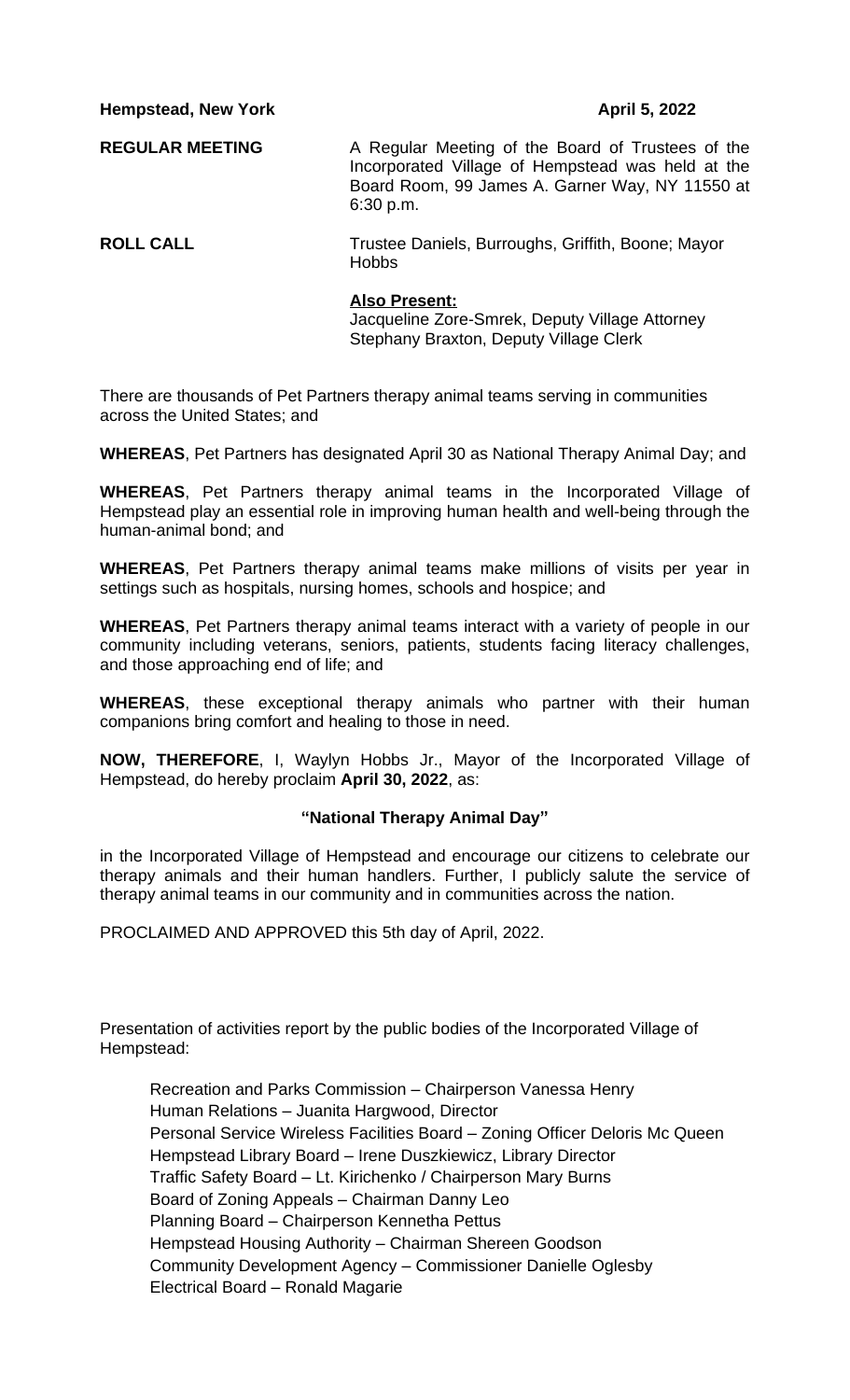Plumbing Board – Chairperson Kelly Magee Historian - Reine Bethany Hempstead Chamber of Commerce – Belinda Watkins

**ACCEPTANCE OF MINUTES** Clerks offers the following resolution for adoption:

Moved by Trustee Boone that the reading of the minutes of the **Regular meeting** of **March 16, 2022** be dispensed with and that they be accepted as reviewed.

Seconded by Trustee Daniels

AYES: Trustees Daniels, Burroughs, Griffith, Boone; Mayor Hobbs NOES: None

#### **APPROVAL OF** Clerk wishes to report that Mayor Hobbs & Deputy **MISCELLANEOUS LICENSE** Mayor Daniels have approved miscellaneous **AND PERMIT APPLICATIONS**

#### **GENERAL BUSINESS:**

**New:**

Shree Shakti 227 Corp. (Convenience Store) Ravi Patel 283 B Fulton Ave

Wireless Phones and Repair Corp. Jose David Ramirez Mejia 65 Main Street

The Malinche Mexican Products LLC Susana Flores 35 A Main Street

Hempstead Solutions Inc. Star Wireless Verizon (Change of Owner) Raj Shahani 13 Front Street

New Franklin Street Liquor Inc. Manjit Singh 429-A South Franklin Street

Jimena's Variety Sindy Rodriguez 391 W Peninsula Blvd Ste D

Busy Bee Deli NY Corp. (Change of Owner) Sotero Jaquez 755 Front Street

#### **Renewals:**

Village Lounge LLC (Business & Cabaret) Glendy L. Chamaidan 189 Main Street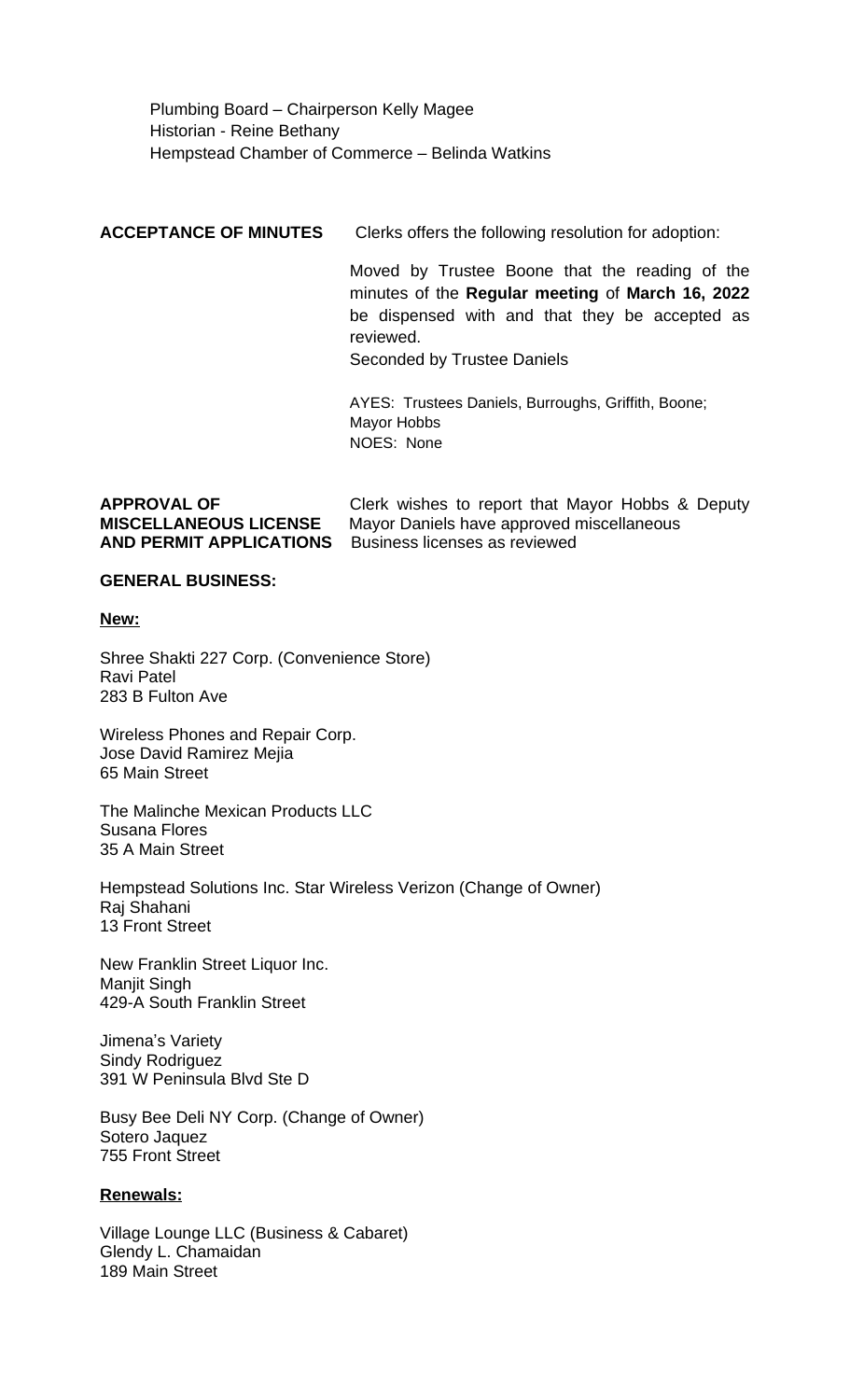A & M Multiservices Inc. Dilone and Sons LLC 169 Baldwin Road

Main Street Discount Furniture Behzad Shiraziarooni 34 Main Street

Latinas Serviexpress Corp. Carmelita Martin 169 Main Street

Rainbow #97 Rainbow USA Inc. 224 Fulton Ave

Phayer Trading Inc. dba Fulton Wireless Fakhri Nimir 626 Fulton Ave

Jamaican Dutch Pot Inc.- Stipulation still in effect Andrea Glenn 157 Baldwin Road

JEA Inc. dba Campus Pizza Gyro Jose E. Vanegas 742 Fulton Ave

La Sevillana Bakery Inc. Priscilla Garcia 372 Fulton Ave

Oswego Oil Service Corp. John Schlapp 45 Intersection Street

Upscale Cutz Robert Leach 292 Greenwich Street

Home Depot #1274 Home Depot USA Inc. 172 Fulton Ave

El Triangulo Food Corp. dba La Fonda Deli Junior A. Nunez 9 Front Street

Area 516 Nightclub Inc. (Business and Cabaret) Joel Pineda 248 Front Street

#### **Landscaping:**

Try My Landscaping Miguel Payamps 226 Pine Street, Freeport 11520 King Grass Landscaping Jose A. Banegas Guevara 294 Park Ave Fl 1, Roosevelt 11575

U.S. Landscaping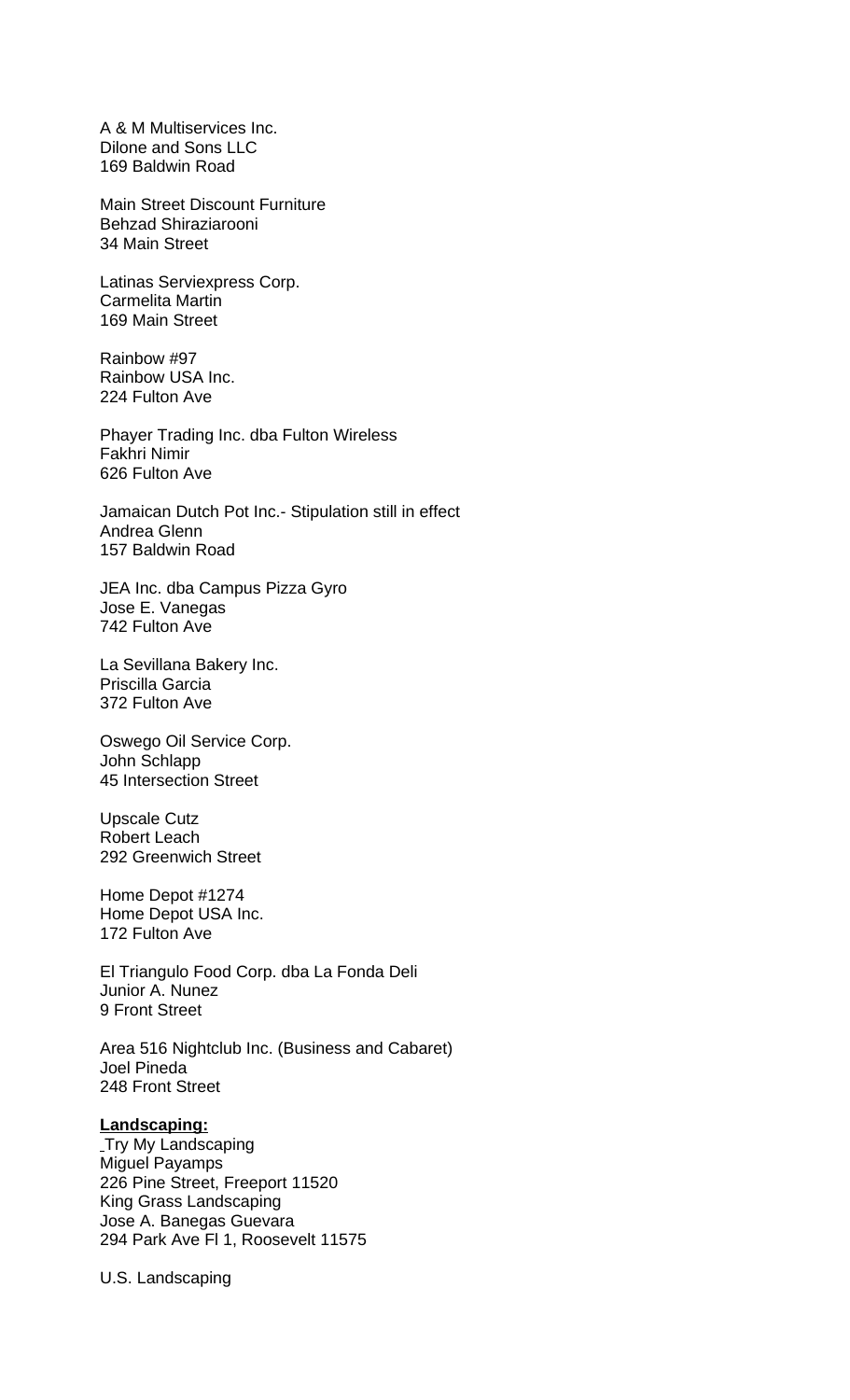Radame Pena P.O. Box 6057, Freeport 11520

Abreu Landscaping Rafael Abreu 82 Shonnard Ave, Freeport 11520

Mezzaucella Contractors Corp. Nicola Mezzaucella 36 Barrymore Blvd Franklin Square, 11010

Porfirio Landscaping Porfirio Aracena 132 Washburn Ave, Freeport 11520

Marvin's Landscaping Service LLC Marvin Mejia 38 Union Street, Freeport 11520

JA Landscaping Jose A. Alvarenga 18 Starks Place, Lynbrook 11563

Borja Landscaping & Construction Inc. Pedro Larrea 159 W. Marshall Street, Hempstead 11550

Y K Landscaping Carlos Quezada 52 Russell Pl Apt. 4H, Freeport 11520

Diaz Touch Landscaping Francisco Diaz 348 Mulberry Lane, West Hempstead 11552

Juan Landscaping Juan Hidalgo 280 Rose Street, Freeport 11520

Climaco Landscaping Alexis Fuentes 520 Pershing Blvd, Rockville Centre 11570

B & D Landscaping Josue David Lozano 264 Morris Ave, Inwood 11096

Edochoa Gardens & Landscaping Eduviges A. Ochoa 174 Wellington Street, Hempstead 11550

Peña Landscaping Jose Peña P.O. Box 6094, Freeport 11520

Pineda Valle Landscaping Celia R. Valle 18 Andrews Ave, Roosevelt 11575

Mata Landscaping Pastor Mata 128 N. Grove, Freeport 11520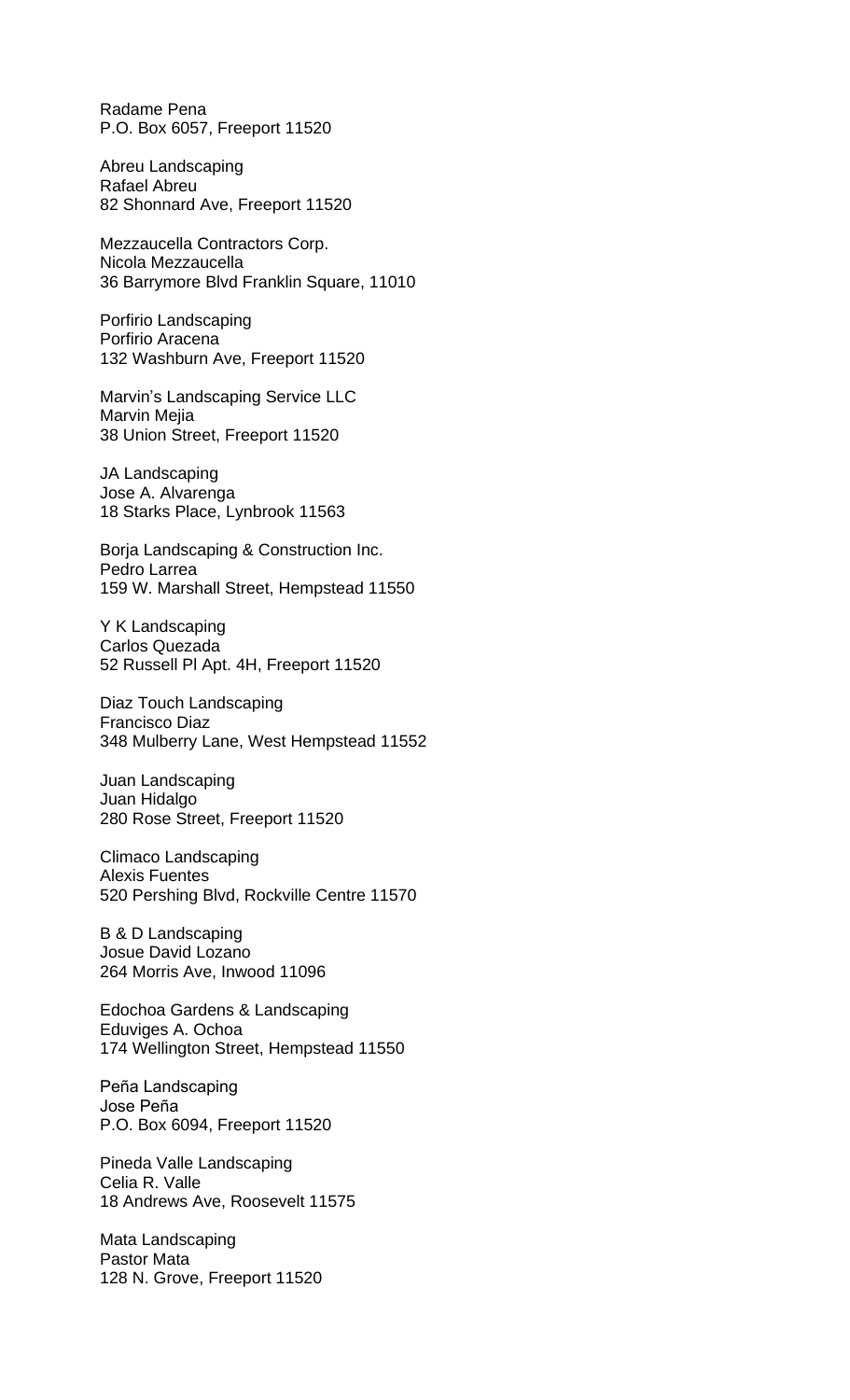Mauricio Garcia Landscaping Mauricio Garcia 21 Hamilton Place, Hempstead 11550

Speed Landscaping Agustin Alvarado Hernandez 237 California Ave, Uniondale 11553

Carlos Landscaping Carlos R. Ramirez 171 Uniondale Ave, Uniondale 11553

G.C, and Son Landscaping Guillermo Castaneda 138 Henry Street, Hempstead 11550

Campos Landscaping Service Sixto B. Campos 36 Thorne Ave, Hempstead 11550

Navarrete Landscaping Inc. Luis Navarrete 1039 Elizabeth Street, Baldwin 11510

Luis J. Amezquita Landscaping Luis J. Amezquita 2779 Eastern Boulevard, Baldwin 11510

Tony's Landscaping & Gardening Gil A. Gutierrez 210 Mulberry Lane, West Hempstead 11552

Bryan Schilling Landscaping Bryan Schilling 327 51<sup>st</sup> Street, Lindenhurst 11757

Celis Landscaping Julian Celis 9 Bennett Ave, Roosevelt 11575

Top Landscaping Mauricio Top 766 Meachan Ave, Elmont 11003

S. Carlos Landscaping LLC Santos Ramirez 182 Ardwick Pl Uniondale NY 11553

Martines Landscaping Juan Martinez 20 Chase Street, Hempstead 11550

LRM Landscaping Luis Martinez 523 Jerusalem Ave, Uniondale 11551

Castillo Landscaping Prospero Castillo 27 Circle Drive, Hempstead 11550

Juan Hernandez Landscaping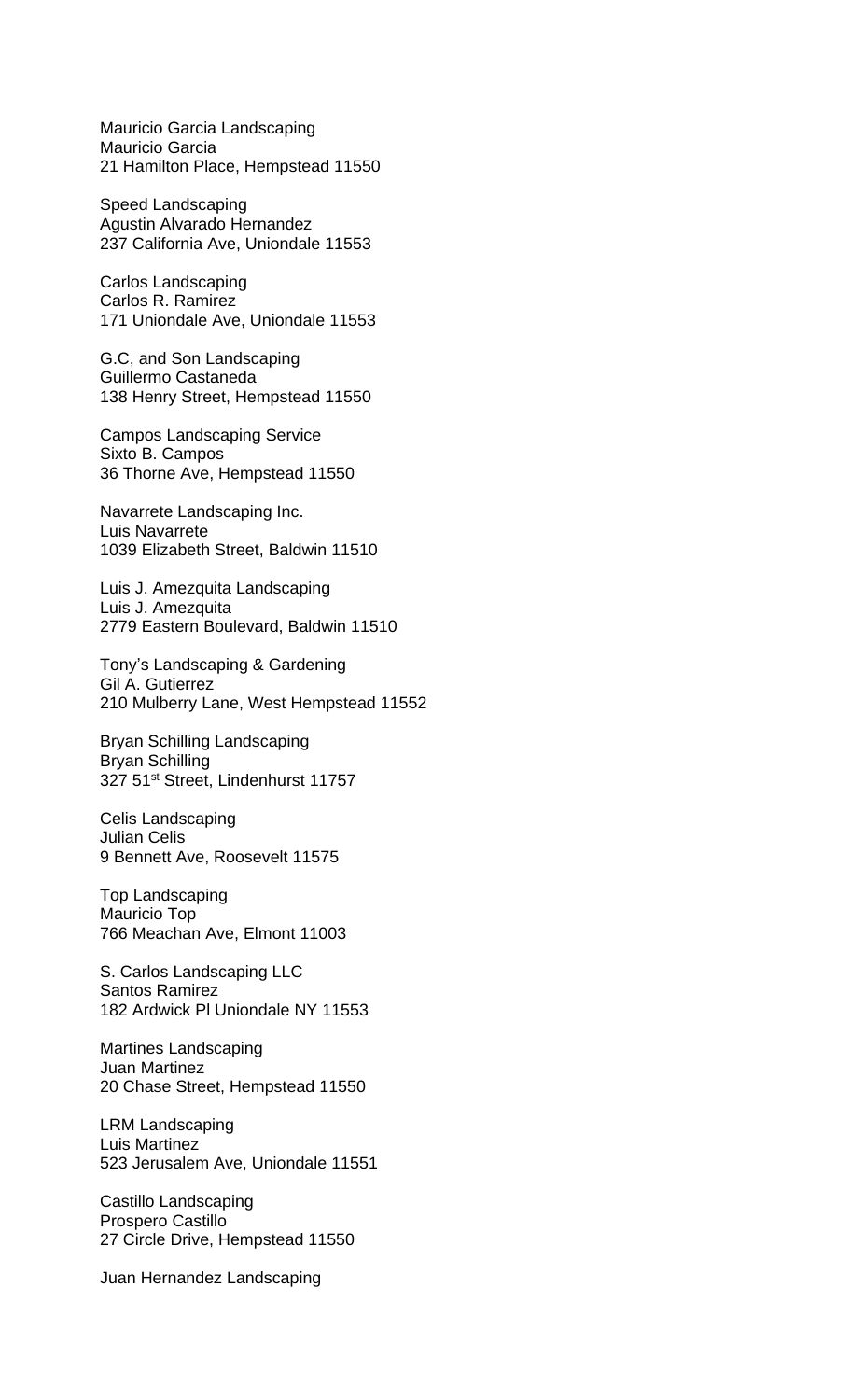Juan Hernandez 150 Elizabeth Ave, Hempstead 11550

### **JUSTICE COURT (Monthly Report submitted by Village Justice Brianna A. Vaughan)**

Report of the Village Justice for the month of **February 2022**

| Total number of cases before the court       | 1.311        |
|----------------------------------------------|--------------|
| Total monies remitted to Village Comptroller | \$253,061.51 |

(Copy of this report is on file in the Village Clerk's Office and may be viewed by the public during office hours.)

| <b>NYS UNIFIED COURT</b><br><b>SYSTEM (UCS)</b> | Clerks offers the following resolution for adoption:                                                                                                                                                                                                                                                                                                                                                                                                                                                                                                                                                                          |  |
|-------------------------------------------------|-------------------------------------------------------------------------------------------------------------------------------------------------------------------------------------------------------------------------------------------------------------------------------------------------------------------------------------------------------------------------------------------------------------------------------------------------------------------------------------------------------------------------------------------------------------------------------------------------------------------------------|--|
|                                                 | <b>RESOLVED</b> that upon the recommendation of<br>Keisha Marshall, Village Attorney that the Mayor<br>and Board of Trustees hereby approves to enter into<br>an agreement with the New York State Unified Court<br>System (UCS), a governmental branch of the State of<br>New York, 25 Beaver St, Room 1107, New York, New<br>York, 10004, to utilize the Hempstead Police<br>Firing<br>Range<br>training<br>Department<br>for<br>and<br>recertification, in the use of firearms, with a course of<br>fire approved by the New York State Municipal Police<br>Training Council, from May 1, 2021, through April 30,<br>2023. |  |
|                                                 | Moved by Trustee Boone<br>Seconded by Trustee Griffith                                                                                                                                                                                                                                                                                                                                                                                                                                                                                                                                                                        |  |
|                                                 | AYES: Trustees Daniels, Burroughs, Griffith, Boone;<br><b>Mayor Hobbs</b><br>NOES: None                                                                                                                                                                                                                                                                                                                                                                                                                                                                                                                                       |  |
| <b>AAAA NASSAU INC</b>                          | Clerks offers the following resolution for adoption:                                                                                                                                                                                                                                                                                                                                                                                                                                                                                                                                                                          |  |
|                                                 | <b>RESOLVED</b> that upon the recommendation of<br>Keisha Marshall, Village Attorney that the Mayor<br>and Board of Trustees hereby approves to enter into<br>an agreement with AAAA Nassau Inc, 127 Bedell St,<br>Hempstead, New York, 11550, to utilize thirteen (13)<br>parking spaces, located in Parking Field #9 from June<br>1, 2022, through May 31, 2024.                                                                                                                                                                                                                                                            |  |
|                                                 | Moved by Trustee Boone<br>Seconded by Trustee Burroughs                                                                                                                                                                                                                                                                                                                                                                                                                                                                                                                                                                       |  |

AYES: Trustees Daniels, Burroughs, Griffith, Boone; Mayor Hobbs NOES: None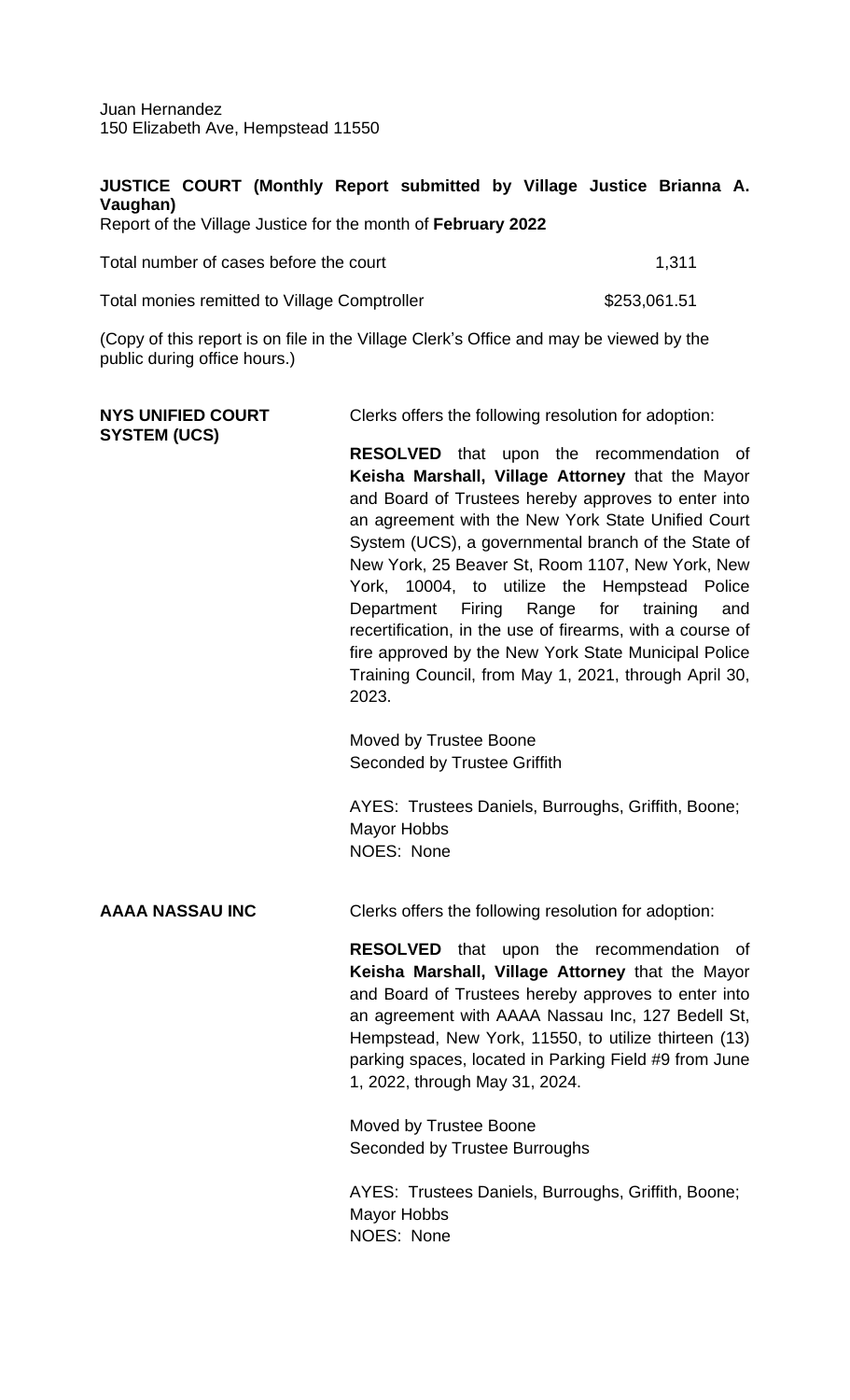**CONCEPTS**

**SUPREME COLLISION** Clerks offers the following resolution for adoption:

**RESOLVED** that upon the recommendation of **Keisha Marshall, Village Attorney** that the Mayor and Board of Trustees hereby approves to enter into an agreement with Supreme Collision Concepts, 121 Bedell St, Hempstead, New York, 11550, to utilize thirteen (13) parking spaces, located in Parking Field #9 from June 1, 2022, through May 31, 2024.

Moved by Trustee Boone Seconded by Trustee Burroughs

AYES: Trustees Daniels, Burroughs, Griffith, Boone; Mayor Hobbs NOES: None

## **VILLAGE OF HEMPSTEAD**

**SETTLEMENT VELA VS** Clerks offers the following resolution for adoption:

**RESOLVED**, that upon the recommendation of **Tracy Auguste**, Deputy Village Attorney, the Board of Trustees approves the settlement Vela vs. Village of Hempstead. **be ratified**

Moved by Trustee Boone Seconded by Trustee Griffith AYES: Trustees Daniels, Burroughs, Griffith, Boone; Mayor Hobbs NOES: None

## **118 TERRACE AVE**

**40 BYRD ST &** Clerks offers the following resolution for adoption:

**WHEREAS**, the Incorporated Village of Hempstead Community Development Agency (hereinafter referred to as CDA) was established in 1964 under Title 15, Section 585 of the Consolidated Laws of the State of New York and as revised in Section 585-a in 1980; and

**WHEREAS,** the CDA is a public benefit corporation and mandated to re-develop blighted and decaying areas and has sponsored affordable housing programs; and,

**WHEREAS**, the CDA has acquired Hempstead properties for said programs located at the following site:

- 40 Byrd Street Section 34, Block 224, Lot 21, to which CDA took possession by deed on January 24, 2020, and
- 118 Terrace Avenue Section 34, Block 289, Lot 158, to which CDA took possession by deed on June 26, 2020;

**NOW, THERE FORE BE IT RESOLVED**, that the Department of Tax and Water is hereby directed to remove said parcels from the assessment rolls from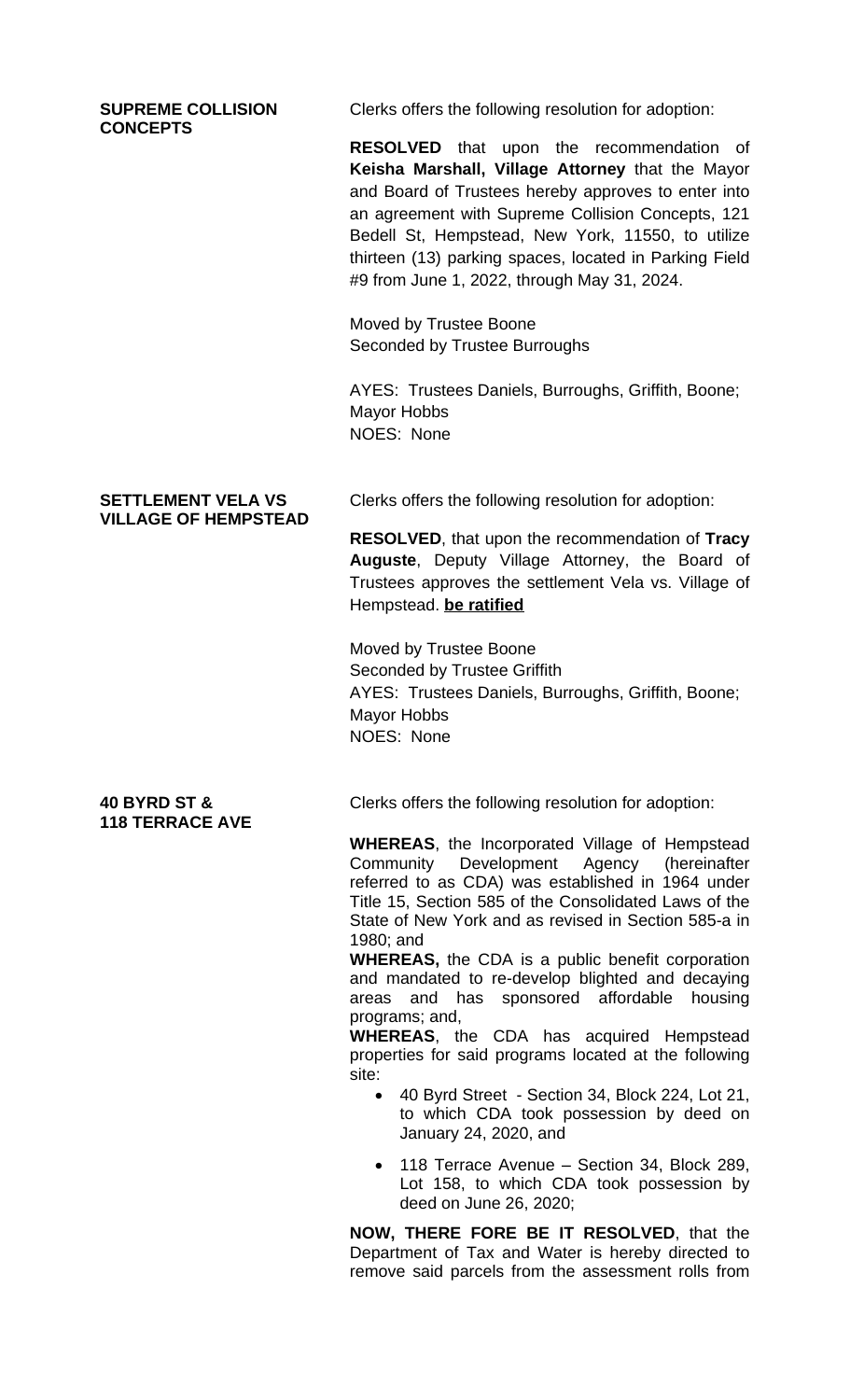the date CDA took title to said properties and vacate any Village owned tax liens and outstanding water bills.

Moved by Trustee Boone Seconded by Trustee Burroughs

AYES: Trustees Daniels, Burroughs, Griffith, Boone; Mayor Hobbs NOES: None

# **FIGHTER SERVICE AWARD**

**VOLUENTEER FIRE-** Clerks offers the following resolution for adoption:

**PROGRAM LIST RESOLVED**, that upon the recommendation of **Joe Gill, Village Treasurer** the Board of Trustees hereby approves the Volunteer Firefighter Service Award Program List of all 2021 of the Incorporated Village of Hempstead Fire Department.

> Moved by Trustee Griffith Seconded by Trustee Daniels

AYES: Trustees Daniels, Burroughs, Griffith NOES: None ABSTAIN: Trustee Boone; Mayor Hobbs

**CORP**

**KJB DELI HOLDING** Clerks offers the following resolution for adoption:

**WHEREAS,** The Village Clerk desires to revoke the business license for business known as **KJB Deli Holding Corp**, 40A North Franklin St., Hempstead, NY 11550. Pursuant to Section 86-5 of the Village of Hempstead Code.

**WHEREAS**, it has come to the Village's attention that **KJB Deli Holding Corp**, conducting business at 40A North Franklin St., Hempstead, NY 11550, has engaged in the illegal activities of sale of on-premises alcohol, sale of prescription drugs, untaxed cigarettes, unlicensed warehousing of liquor, gambling, and disorderly premises.

#### **THE VILLAGE CLERK**

**HEREBY SCHEDULES** a public hearing to be held on the **3 rd** day of **May 2022** at **6:15 p.m**. at the Hempstead Village Hall, 99 James A. Garner Way, Hempstead, New York, to consider revoking the Business License to **KJB Deli Holding Corp**, by the Incorporated Village of Hempstead.

Moved by Trustee Boone Seconded by Trustee Daniels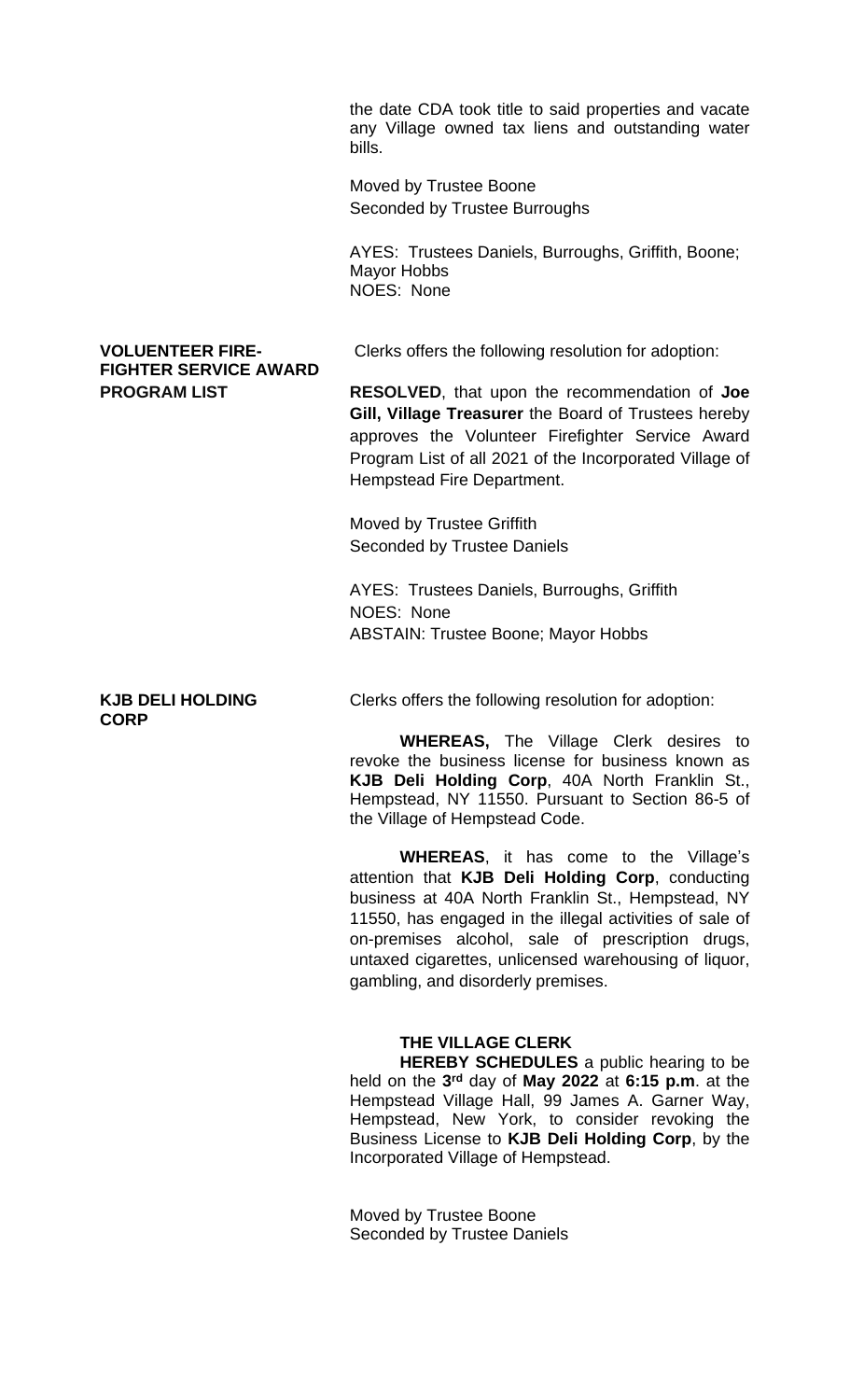AYES: Trustees Daniels, Burroughs, Griffith, Boone; Mayor Hobbs NOES: None

**CHURCH**

**ALL SAINTS EPISCOPAL** Clerks offers the following resolution for adoption:

Moved by Trustee Boone that authorization be granted for All Saints Episcopal Church, 2375 Harrison Ave, Baldwin, New York 11510 to have a crossing guard to cross pedestrians from Municipal Parking Field #4 to St. Georges Episcopal Church on Saturday, April 30, 2022, **from 7:00 pm to 9:30 pm**. At no cost. Said permission is contingent upon: compliance with the rules and regulations of the Hempstead Police Department and all liability in *connection* with the holding of this event and observance of the Code of the Village of Hempstead as it applies to group gatherings of this type; the filling of all appropriate insurance as determined by the Board herein; and indemnification and the execution of a hold harmless agreement on such terms and conditions as may be acceptable to the Village Attorney.

Seconded by Trustee Burroughs

AYES: Trustees Daniels, Burroughs, Griffith, Boone; Mayor Hobbs NOES: None

## **RECOMMENDATIONS**

**TRAFFIC SAFETY BOARD** Clerks offers the following resolution for adoption:

The following recommendations were made at the Traffic Safety Board Meeting held on **March 28, 2022**.

- 1. Install a "No Parking Here to Corner" sign with an arrow pointing east on the north side of STOWE PLACE, 20 feet west of Hewlett Street. Also, install a "No Parking Here to Corner" sign with an arrow pointing east on the south side of STOWE PLACE, 20 feet west of Hewlett Street.
- 2. Install a "No Parking Here to Corner'' sign with an arrow pointing east on the north side of SAMMIS PLACE, 20 feet west of Hewlett Street. Also, install a "No Parking Here to Corner'' sign with an arrow pointing east on the south side of SAMMIS PLACE, 20 feet west of Hewlett Street.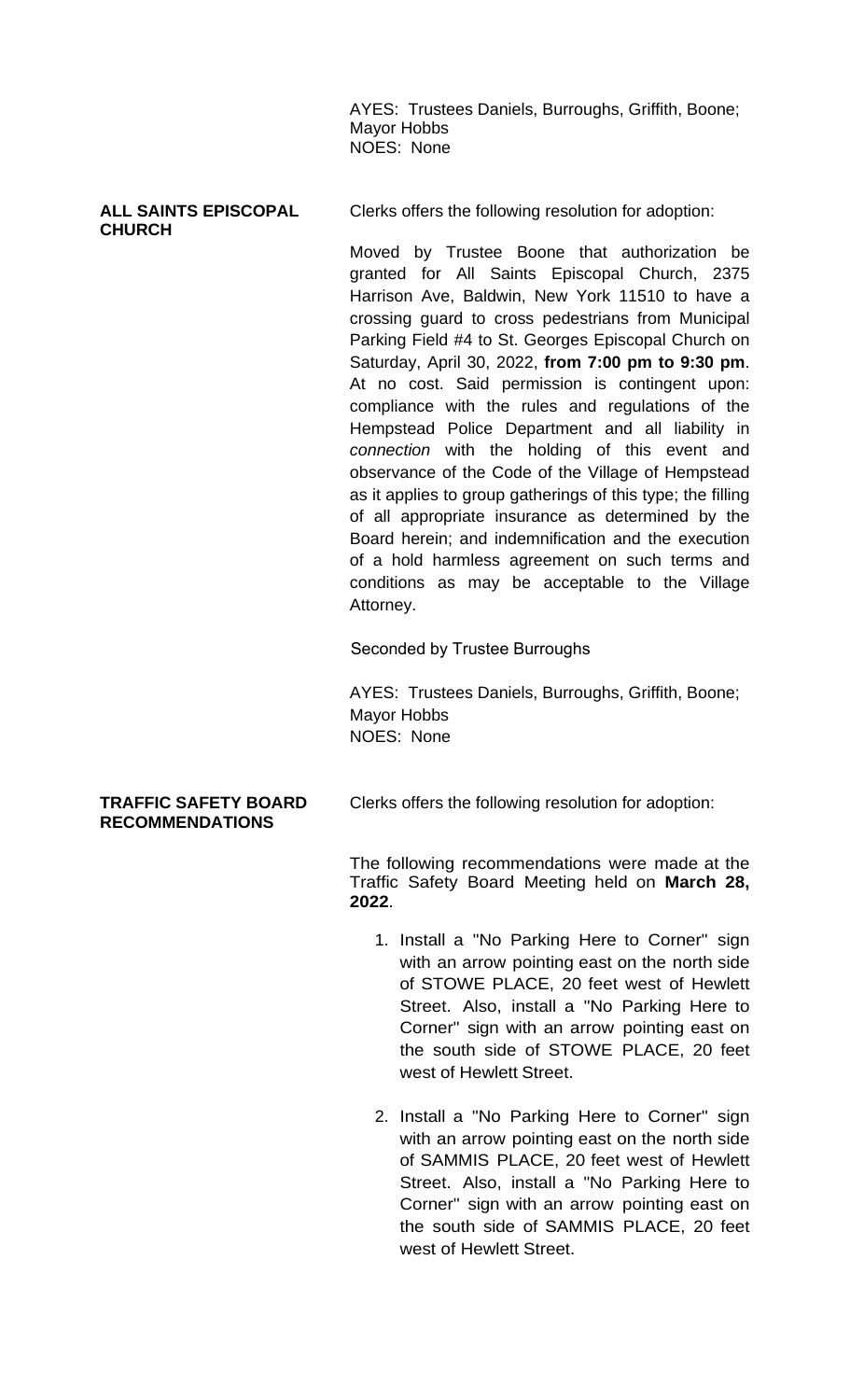- 3. Install a "No Parking Here to Corner'' sign with an arrow pointing east on the north side of MILLER PLACE, 20 feet west of Hewlett Street. Also, install a "No Parking Here to Corner'' sign with an arrow pointing east on the south side of MILLER PLACE, 20 feet west of Hewlett Street.
- 4. Install a "No Parking Here to Corner" sign with an arrow pointing east on the north side of UNION PLACE, 20 feet west of Hewlett Street. Also, install a "No Parking Here to Corner'' sign with an arrow pointing east on the south side of UNION PLACE, 20 feet west of Hewlett Street.
- 5. Install a "No Parking Here to Corner'' sign with an arrow pointing east on the north side of KENDIG PLACE, 20 feet west of Hewlett Street. Also, install a "No Parking Here to Corner" sign with an arrow pointing east on the south side of KENDIG PLACE, 20 feet west of Hewlett Street.
- 6. Install a "No Trucks, Except for Local Delivery" sign on eastbound MAPLE AVENUE at the intersection with Peninsula Boulevard. Also, install a "No Trucks, Except for Local Delivery" sign on eastbound MAPLE AVENUE, at the intersection with Evans Avenue.

Moved by Trustee Daniels Seconded by Trustee Burroughs

AYES: Trustees Daniels, Burroughs, Griffith, Boone; Mayor Hobbs NOES: None

**REQUREMENTS -**

**WAIVING OF RESIDENCY** Clerks offers the following resolution for adoption:

**LABORER-PT** Moved by Trustee Boone that the provisions of Local Law #1-1980, entitled Residency Requirements for certain Village employees are hereby waived for the following employee due to the special requirements needed to fill the position of **Laborer-PT** for the Incorporated Village of Hempstead:

Clarone Garner

Seconded by Trustee Burroughs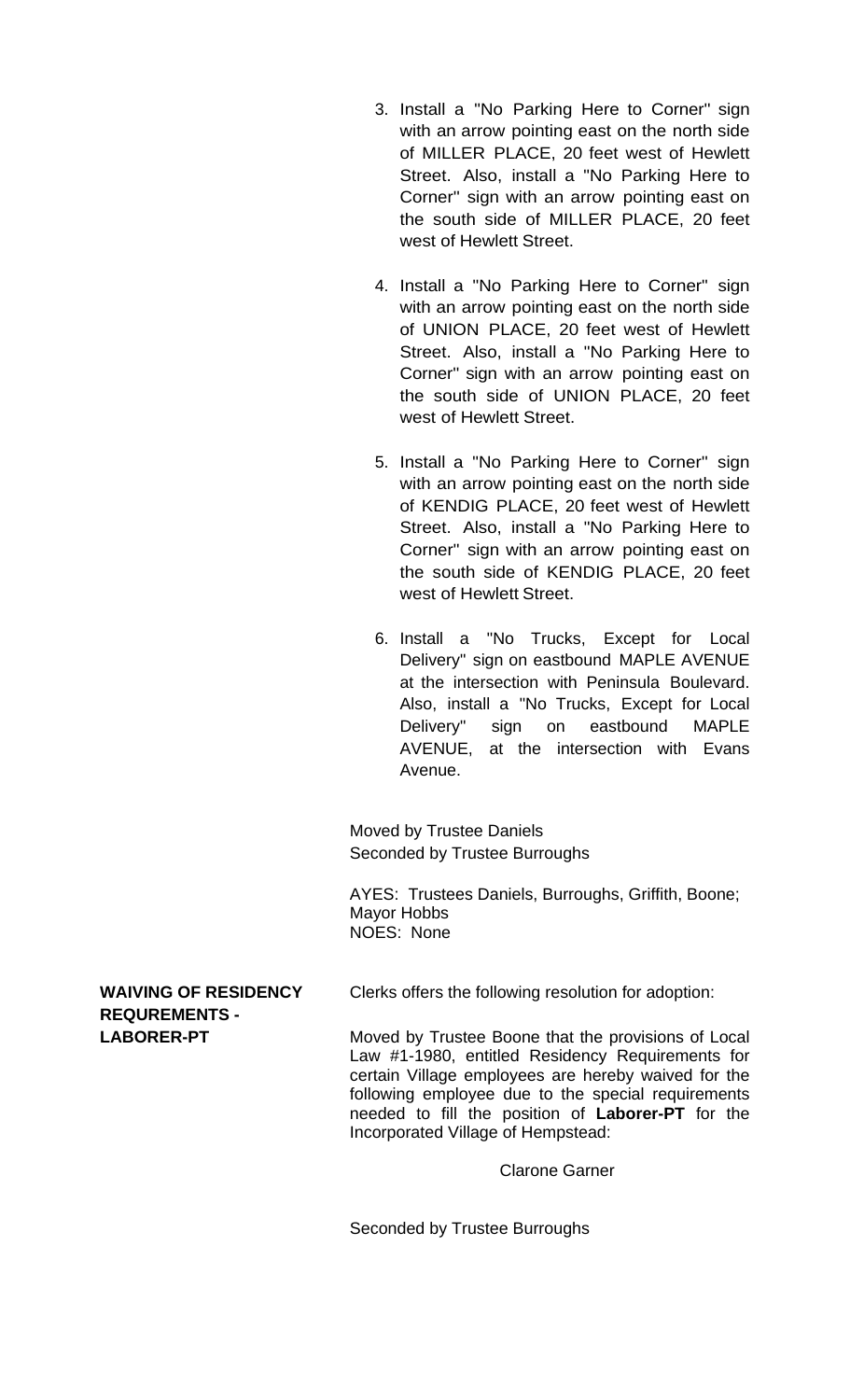|                                                    | AYES: Trustees Daniels, Burroughs, Boone; Mayor<br><b>Hobbs</b><br>NOES: None<br><b>ABSTAIN: Trustee Griffith</b>  |                                                                                                                                                                                                                                                                                 |  |  |
|----------------------------------------------------|--------------------------------------------------------------------------------------------------------------------|---------------------------------------------------------------------------------------------------------------------------------------------------------------------------------------------------------------------------------------------------------------------------------|--|--|
| <b>CLARONE GARNER</b>                              |                                                                                                                    | Clerks offers the following resolution for adoption:                                                                                                                                                                                                                            |  |  |
|                                                    | Hempstead.                                                                                                         | <b>RESOLVED, that upon the recommendation Frank</b><br>Germinaro, Director of Public Works, the Mayor<br>hereby appoint and/or approve the following to the<br>position of Laborer-PT for the Incorporated Village of                                                           |  |  |
| <b>Name</b><br><b>Clarone Garner</b><br>(New Hire) | <b>Department/Title/Grade</b><br><b>DPW-Building Maintenance</b><br>Laborer-PT                                     | <b>Base Salary</b><br>\$15.00 hr<br>upon approval                                                                                                                                                                                                                               |  |  |
|                                                    | Moved by Trustee Boone<br>Seconded by Trustee Burroughs                                                            |                                                                                                                                                                                                                                                                                 |  |  |
|                                                    | AYES: Trustees Daniels, Burroughs, Boone; Mayor<br><b>Hobbs</b><br>NOES: None<br><b>ABSTAINS: Trustee Griffith</b> |                                                                                                                                                                                                                                                                                 |  |  |
| <b>ANTONIO BAEZ</b>                                |                                                                                                                    | Clerks offers the following resolution for adoption:<br>RESOLVED, that upon the recommendation Paul<br>Johnson, Chief of Police, the Mayor hereby appoint<br>and/or approve the following to the position of<br>Neighborhood Aide for the Incorporated Village of<br>Hempstead. |  |  |
|                                                    |                                                                                                                    |                                                                                                                                                                                                                                                                                 |  |  |
| <b>Name</b><br>Antonio Baez                        | Department/Title/Grade<br>Police                                                                                   | <b>Base Salary</b><br>\$54,325yr                                                                                                                                                                                                                                                |  |  |
| $(PT - FT)$                                        | Neighborhood Aide<br>Grade 105/0 N                                                                                 | upon CS<br>approval                                                                                                                                                                                                                                                             |  |  |
|                                                    | Moved by Trustee Boone<br>Seconded by Trustee Griffith                                                             |                                                                                                                                                                                                                                                                                 |  |  |
|                                                    | <b>Mayor Hobbs</b><br><b>NOES: None</b>                                                                            | AYES: Trustees Daniels, Burroughs, Griffith, Boone;                                                                                                                                                                                                                             |  |  |
| <b>JEFFREY VALERIO</b>                             |                                                                                                                    | Clerks offers the following resolution for adoption:                                                                                                                                                                                                                            |  |  |
|                                                    | Village of Hempstead.                                                                                              | RESOLVED, that upon the recommendation Lael<br>VonElm, Superintendent of Alarms, the Mayor<br>hereby appoint and/or approve the following to the<br>position of Firehouse Maintainer for the Incorporated                                                                       |  |  |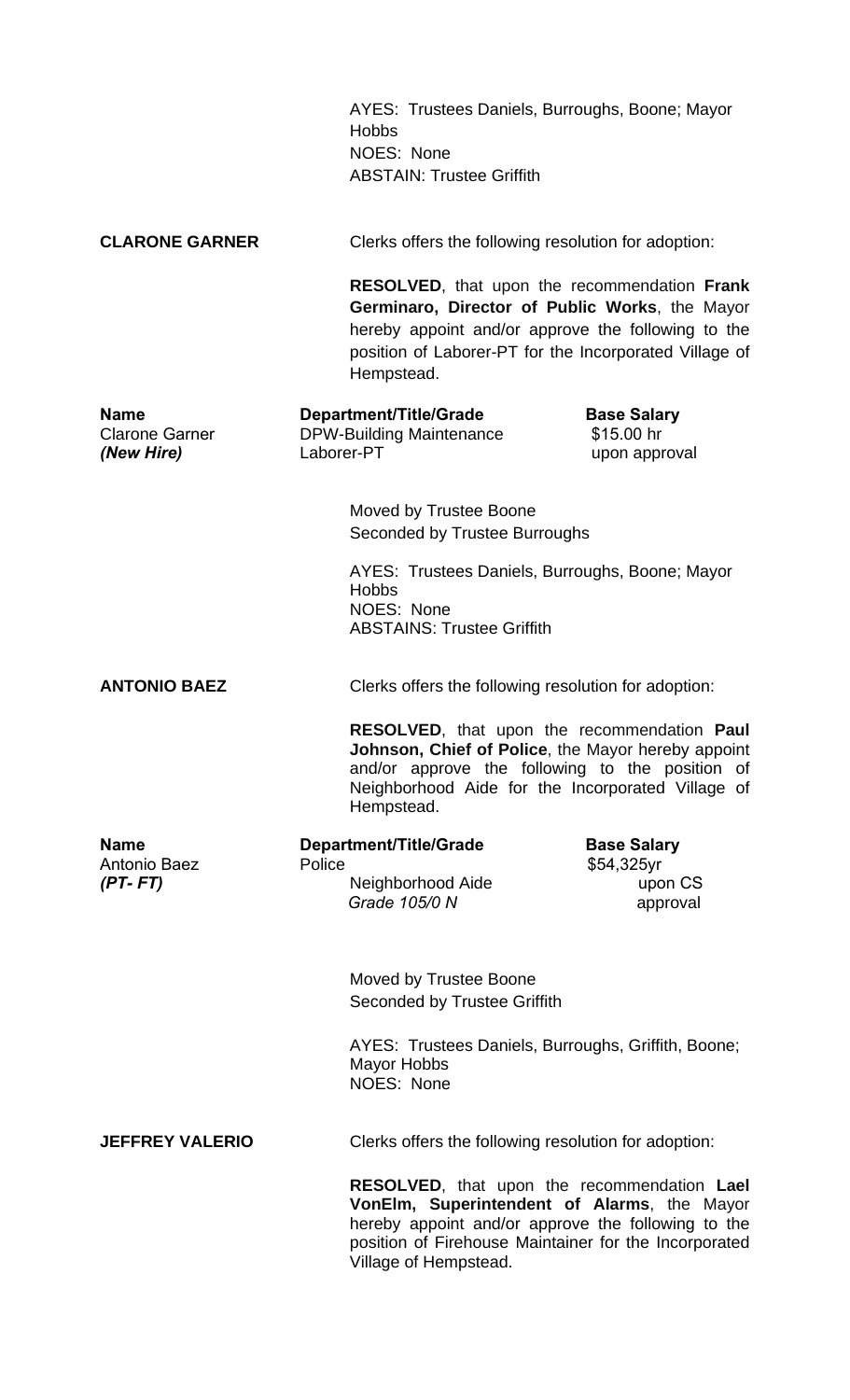| <b>Name</b><br>Jeffrey Valerio<br>$(PT - FT)$         | <b>Department/Title/Grade</b><br>Fire Alarm<br>Fire house maintainer<br>Grade 109/0 N                | <b>Base Salary</b><br>\$58,007 yr<br>upon CS<br>approval                                                                                                                                                                                                                 |  |
|-------------------------------------------------------|------------------------------------------------------------------------------------------------------|--------------------------------------------------------------------------------------------------------------------------------------------------------------------------------------------------------------------------------------------------------------------------|--|
|                                                       | Moved by Trustee Boone<br>Seconded by Trustee Griffith                                               |                                                                                                                                                                                                                                                                          |  |
|                                                       | Mayor Hobbs<br>NOES: None                                                                            | AYES: Trustees Daniels, Burroughs, Griffith, Boone;                                                                                                                                                                                                                      |  |
| <b>MATTHEW SPINELLI</b>                               |                                                                                                      | Clerks offers the following resolution for adoption:                                                                                                                                                                                                                     |  |
|                                                       | Hempstead.                                                                                           | <b>RESOLVED, that upon the recommendation Steven</b><br>Giardino, Supervisor of Water Plant Operations,<br>the Mayor hereby appoint and/or approve the<br>following to the position of Assistant Supervisor of<br>Water Plant Operations for the Incorporated Village of |  |
| <b>Name</b><br><b>Matthew Spinelli</b><br>(Promotion) | <b>Department/Title/Grade</b><br><b>Water Plant</b><br>Ass't. Supvr. Water Plant Ops<br>Grade 27/6 N | <b>Base Salary</b><br>\$111,481yr<br>upon CS<br>approval                                                                                                                                                                                                                 |  |
|                                                       | Moved by Trustee Boone<br>Seconded by Trustee Daniels                                                |                                                                                                                                                                                                                                                                          |  |
|                                                       | <b>Mayor Hobbs</b><br>NOES: None                                                                     | AYES: Trustees Daniels, Burroughs, Griffith, Boone;                                                                                                                                                                                                                      |  |
| <b>JALEN BRYANT</b>                                   |                                                                                                      | Clerks offers the following resolution for adoption:                                                                                                                                                                                                                     |  |
|                                                       | Hempstead.                                                                                           | <b>RESOLVED, that upon the recommendation Frank</b><br>Germinaro, Director of Public Works, the Mayor<br>hereby appoint and/or approve the following to the<br>position of Laborer-PT for the Incorporated Village of                                                    |  |
| <b>Name</b><br>Jalen Bryant<br>(New Hire)             | Department/Title/Grade<br>DPW- Paint & Sign Shop<br>Laborer-PT                                       | <b>Base Salary</b><br>\$15.00 hr<br>upon approval                                                                                                                                                                                                                        |  |
|                                                       | Moved by Trustee Boone<br>Seconded by Trustee Griffith                                               |                                                                                                                                                                                                                                                                          |  |
|                                                       | <b>Mayor Hobbs</b><br>NOES: None                                                                     | AYES: Trustees Daniels, Burroughs, Griffith, Boone;                                                                                                                                                                                                                      |  |